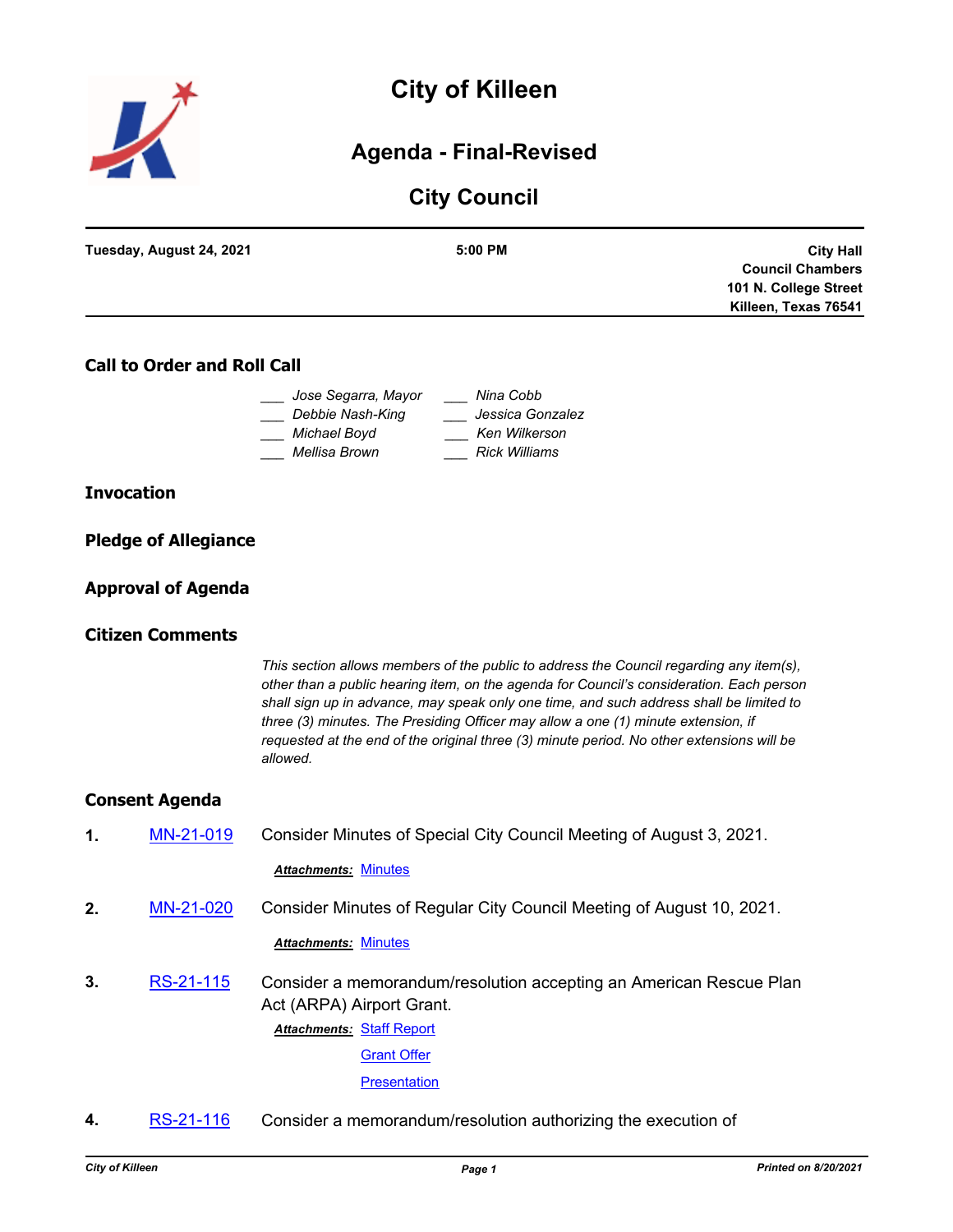Amendment No. 1 to the Professional Services Agreement with Halff Associates, Inc., in the amount of \$6,650 for the Retaining Wall Repair of Bermuda Ditch Project.

**Attachments: [Staff Report](http://killeen.legistar.com/gateway.aspx?M=F&ID=355eba23-6bad-4027-8a75-d73dd2407e6d.pdf)** 

**[Agreement](http://killeen.legistar.com/gateway.aspx?M=F&ID=6a799f95-4314-43b0-a4bb-e45677cd6f45.pdf)** [Amendment No. 1](http://killeen.legistar.com/gateway.aspx?M=F&ID=c3317923-20cd-4916-adaa-9cbf06aff90c.pdf) [Supplemental Services Proposal](http://killeen.legistar.com/gateway.aspx?M=F&ID=cc96190a-163c-42bf-9f54-0faae7bd8319.pdf) [Certificate of Interested Parties](http://killeen.legistar.com/gateway.aspx?M=F&ID=10b33a90-c136-4158-84b0-01d0bb1161d8.pdf)

**[Presentation](http://killeen.legistar.com/gateway.aspx?M=F&ID=945cbaed-3f8e-4155-be96-37e94b2677a9.pdf)** 

**5.** [RS-21-117](http://killeen.legistar.com/gateway.aspx?m=l&id=/matter.aspx?key=5658) Consider a memorandum/resolution rejecting all bids for Bid 21-16 Valley Ditch Phase 1 - B.N.S.F. Railroad Drainage Improvements Project.

**Attachments: [Staff Report](http://killeen.legistar.com/gateway.aspx?M=F&ID=96d3deb1-a40c-4cd3-b8d1-aaad130531d1.pdf)** 

[Bid Tabulation](http://killeen.legistar.com/gateway.aspx?M=F&ID=6b6f37c5-b50b-4a86-952c-6afb7a790cd1.pdf) **[Presentation](http://killeen.legistar.com/gateway.aspx?M=F&ID=b616ece4-c805-49e1-bd80-a2bcc8f0a20b.pdf)** 

**6.** [RS-21-118](http://killeen.legistar.com/gateway.aspx?m=l&id=/matter.aspx?key=5657) Consider a memorandum/resolution approving a negotiated settlement between the Atmos Cities Steering Committee and Atmos Energy Corp, Mid-Tex Division regarding the 2021 Atmos Rate Review Mechanism Filing.

> **Attachments: [Staff Report](http://killeen.legistar.com/gateway.aspx?M=F&ID=8f15e8a2-c8fa-4107-86f4-b32c06b548a4.pdf) [Resolution](http://killeen.legistar.com/gateway.aspx?M=F&ID=7b1e338a-63b6-4423-a29d-22a537bf76e7.pdf)** [FAQ](http://killeen.legistar.com/gateway.aspx?M=F&ID=c0366d41-d754-4024-baee-4e6d152e00f5.pdf) **[Presentation](http://killeen.legistar.com/gateway.aspx?M=F&ID=b6e54f93-6291-4447-a7ed-0d47ce121e12.pdf)**

## **Resolutions**

**7.** [RS-21-119](http://killeen.legistar.com/gateway.aspx?m=l&id=/matter.aspx?key=5665) Consider a memorandum/resolution consenting to the continuation of the Declaration of Local State of Disaster for a Public Health Emergency.

[Staff Report](http://killeen.legistar.com/gateway.aspx?M=F&ID=c6904596-994a-4f2b-ae13-c99cb5de3e03.pdf) *Attachments:*

**[Declaration](http://killeen.legistar.com/gateway.aspx?M=F&ID=5b1a920b-750a-4169-aeb8-b80b5b92964e.pdf)** 

**[Presentation](http://killeen.legistar.com/gateway.aspx?M=F&ID=be8ce14e-1812-4d46-bd46-c680b4733fb3.pdf)** 

## **Public Hearings**

**8.** [PH-21-030](http://killeen.legistar.com/gateway.aspx?m=l&id=/matter.aspx?key=5564) HOLD a public hearing and consider an ordinance granting Atmos Energy a .202 acre temporary construction easement to be located on Lot 16, Block 1, Hunter's Chase Subdivision (Hunt Neighborhood Park), Killeen, Texas. (3rd of 3 readings)

> **Attachments: [Staff Report](http://killeen.legistar.com/gateway.aspx?M=F&ID=0ed027cb-6f76-4780-8866-522a796f954d.pdf) [Maps](http://killeen.legistar.com/gateway.aspx?M=F&ID=8847f1cd-9ee0-4bea-8079-4b59fd76d916.pdf) [Ordinance](http://killeen.legistar.com/gateway.aspx?M=F&ID=44d13e7b-ff0b-46a4-a622-b465ba434e2d.pdf)**

**[Presentation](http://killeen.legistar.com/gateway.aspx?M=F&ID=e35b7593-e5c7-4462-8243-3ec222fd5a92.pdf)**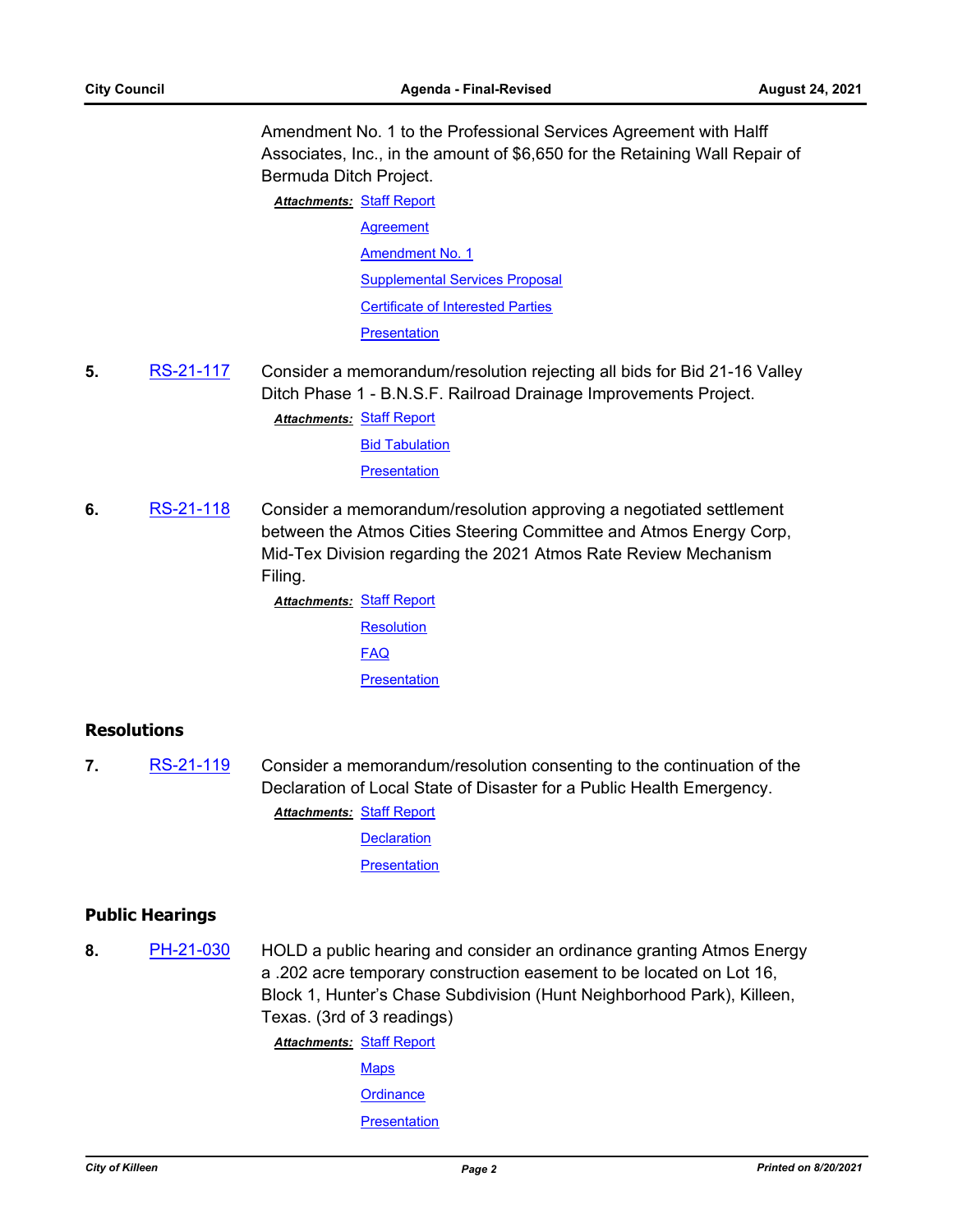**9.** [PH-21-043](http://killeen.legistar.com/gateway.aspx?m=l&id=/matter.aspx?key=5627) HOLD a public hearing and consider an ordinance granting easements to Atmos Energy for approximately 0.221 acre consisting of a surface site easement, temporary workspace easement and access easement to be located at the terminus of Persimmon Drive, adjacent to 3008 Persimmon Drive, Killeen TX. (2nd of 3 readings)

> **Attachments: [Staff Report](http://killeen.legistar.com/gateway.aspx?M=F&ID=994bcbbe-af8f-4de0-8033-956bd1b22453.pdf) [Maps](http://killeen.legistar.com/gateway.aspx?M=F&ID=fd93a5df-91aa-4b78-895c-e96587131f11.pdf) [Exhibit](http://killeen.legistar.com/gateway.aspx?M=F&ID=f6cb8c0b-7a09-48a5-b8c6-99472d80a201.pdf)** [Offer Letter](http://killeen.legistar.com/gateway.aspx?M=F&ID=33fda0b4-dfeb-4c1f-bd0b-8dda1d08ab17.pdf) **[Ordinance](http://killeen.legistar.com/gateway.aspx?M=F&ID=8b3d10ea-d68d-410a-8eb4-8b30037c0072.pdf) [Presentation](http://killeen.legistar.com/gateway.aspx?M=F&ID=4c73084e-4b7c-4919-8669-00a089ca0a76.pdf)**

**10.** [PH-21-044](http://killeen.legistar.com/gateway.aspx?m=l&id=/matter.aspx?key=5642) HOLD a public hearing and consider an ordinance requested by Joshua Welch on behalf of EAS Investments (Case #FLUM21-05) to amend the Comprehensive Plan's Future Land Use Map (FLUM) for approximately 72.359 acres out of the V. L. Evans Survey, Abstract 288, from a 'Suburban Residential' (SR) designation to a 'General Residential' (GR) designation. The property is generally located on the south side of East Rancier Avenue, east of the terminus of Sally Ride Lane, Killeen, Texas.

**Attachments: [Staff Report](http://killeen.legistar.com/gateway.aspx?M=F&ID=4489cf1f-229b-42a4-857f-eca733514094.pdf)** 

- **[Maps](http://killeen.legistar.com/gateway.aspx?M=F&ID=35928bf0-a29d-4609-9144-4828d668096c.pdf) [Minutes](http://killeen.legistar.com/gateway.aspx?M=F&ID=f1fce43a-f904-4bb0-b5f5-abfa2b3c5456.pdf) [Ordinance](http://killeen.legistar.com/gateway.aspx?M=F&ID=632b94cb-e6b9-4a07-8207-cff20e0d30bf.pdf) [Presentation](http://killeen.legistar.com/gateway.aspx?M=F&ID=669b8556-172a-4a84-8d1e-9f48adcb1108.pdf)**
- **11.** [PH-21-045](http://killeen.legistar.com/gateway.aspx?m=l&id=/matter.aspx?key=5640) HOLD a public hearing and consider an ordinance requested by Joshua Welch on behalf of EAS Investments (Case #Z21-24) to rezone approximately 92.435 acres out of the V. L. Evans Survey, Abstract 288, from "R-1" (Single-Family Residential District), "R-2" (Two-Family Residential District), "R-3" (Multi-Family Residential District), and "B-5" (Business District) to "R-2" (Two-Family Residential District), "SF-2" (Single-Family Residential District), and "B-5" (Business District). The property is generally located on the south side of East Rancier Avenue, east of the terminus of Sally Ride Lane, Killeen, Texas.

**Attachments: [Staff Report](http://killeen.legistar.com/gateway.aspx?M=F&ID=90c8491d-2ae4-4bd5-8f95-bed470e17de1.pdf)** 

- **[Maps](http://killeen.legistar.com/gateway.aspx?M=F&ID=407f41ea-ff0b-45cb-8227-59265a656f07.pdf) [Minutes](http://killeen.legistar.com/gateway.aspx?M=F&ID=215df31f-2cba-48f7-a872-9ae5c49ffa6c.pdf) [Ordinance](http://killeen.legistar.com/gateway.aspx?M=F&ID=0bd2a9dc-bb36-4d68-8972-00b161855528.pdf) [Responses](http://killeen.legistar.com/gateway.aspx?M=F&ID=92ea116d-7044-47d2-a44c-eb4cfbaac864.pdf) [Considerations](http://killeen.legistar.com/gateway.aspx?M=F&ID=5584fc71-62b6-410f-9ea4-f5fbb3fbb04c.pdf) [Presentation](http://killeen.legistar.com/gateway.aspx?M=F&ID=5ce48f7b-c43c-4c07-8c98-7fe829d5d065.pdf)**
- **12.** [PH-21-046](http://killeen.legistar.com/gateway.aspx?m=l&id=/matter.aspx?key=5641) HOLD a public hearing and consider an ordinance requested by Ian Paulin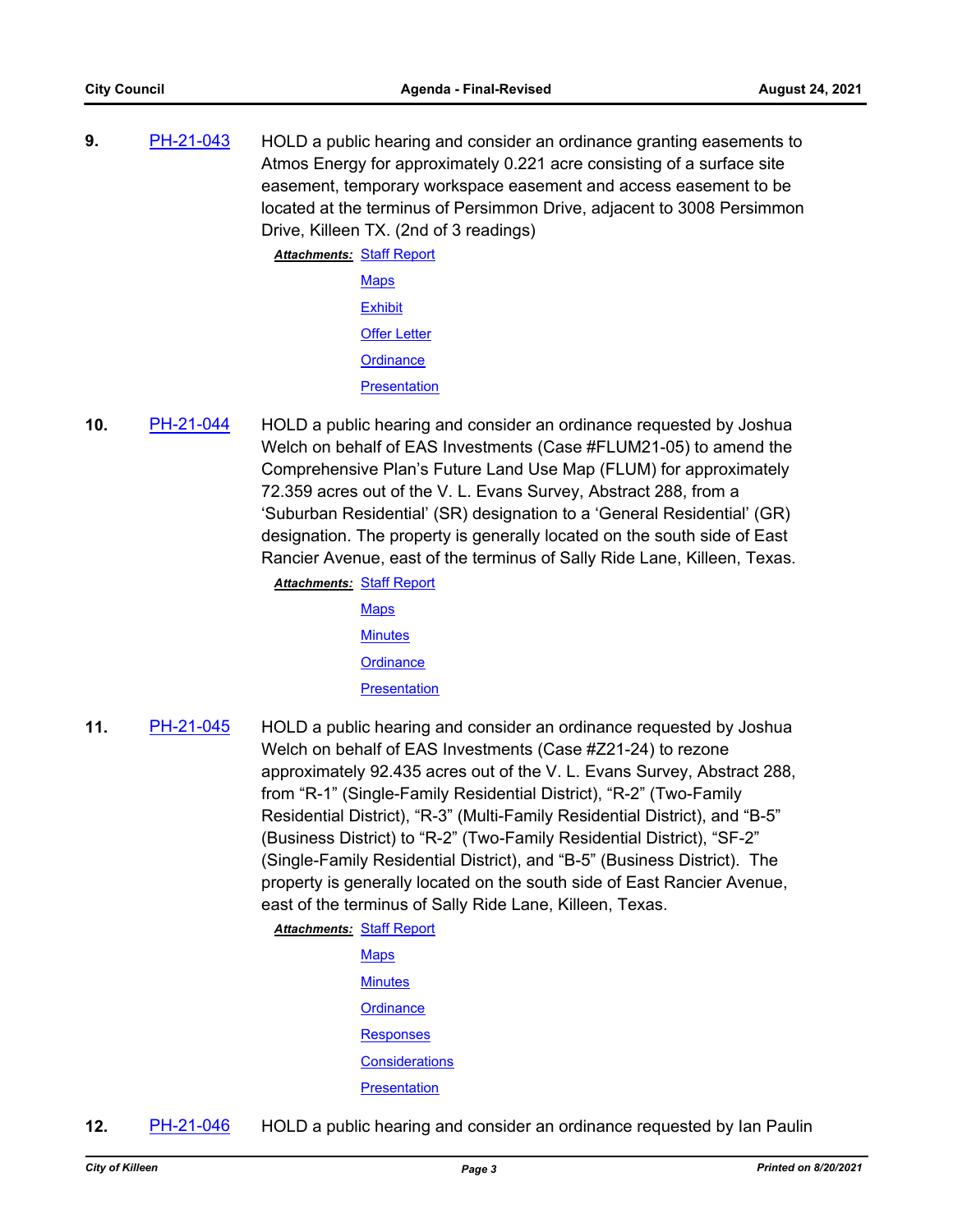on behalf of Killeen Square Inc. (Case #Z21-25) to rezone approximately 0.065 acre out of Lot 12, Block 1, of the Killeen Mall Subdivision Replat, from "RC-1" (Restaurant and Alcohol Sales District) to "B-C-1" (General Business and Alcohol Sales District). The property is locally addressed as 2301 East Central Texas Expressway, Suite 105, Killeen, Texas.

**Attachments: [Staff Report](http://killeen.legistar.com/gateway.aspx?M=F&ID=6d3b9496-588a-4140-969d-5a6486231772.pdf)** 

**[Maps](http://killeen.legistar.com/gateway.aspx?M=F&ID=01437304-6865-400b-a480-f5d57f9269d2.pdf) [Minutes](http://killeen.legistar.com/gateway.aspx?M=F&ID=21620d6a-6593-4331-ba46-faa0a38636fc.pdf) [Ordinance](http://killeen.legistar.com/gateway.aspx?M=F&ID=94b42a61-f302-4d9f-9fcc-1ff3bc118548.pdf) [Considerations](http://killeen.legistar.com/gateway.aspx?M=F&ID=cd75b752-623a-48d2-abb5-6cbc83037da8.pdf) [Presentation](http://killeen.legistar.com/gateway.aspx?M=F&ID=08b2f7ef-3ffa-44c5-a4ed-fd2056e0b181.pdf)** 

**13.** [PH-21-047](http://killeen.legistar.com/gateway.aspx?m=l&id=/matter.aspx?key=5659) HOLD a public hearing and consider an ordinance approving a written service agreement and the annexation of approximately 7.40 acres of land out of the W.L. Harris Survey, Abstract No. 1155, lying contiguous to the existing city limits, being located south of West Stan Schlueter Loop and east of the Eagle Valley Subdivision, Killeen, Texas.

**Attachments: [Staff Report](http://killeen.legistar.com/gateway.aspx?M=F&ID=9a56773c-dabe-49b7-bee9-fab23cf54b0d.pdf)** 

[Service Agreement](http://killeen.legistar.com/gateway.aspx?M=F&ID=926e0905-ee3b-47de-a4a5-d5b1ca397370.pdf) **[Ordinance](http://killeen.legistar.com/gateway.aspx?M=F&ID=894ec82d-8be2-44be-8034-1781bb18d24a.pdf) [Maps](http://killeen.legistar.com/gateway.aspx?M=F&ID=816700cf-e5eb-461c-81e6-6c8ae4361a8a.pdf) [Annexation Exhibit](http://killeen.legistar.com/gateway.aspx?M=F&ID=42817f16-fd2a-4192-a458-a0bd38c9450a.pdf)** [Field Notes](http://killeen.legistar.com/gateway.aspx?M=F&ID=fff35307-ae02-4269-8adc-eab089602bcd.pdf) **[Presentation](http://killeen.legistar.com/gateway.aspx?M=F&ID=c3f4d960-440e-4b28-a929-5f512a84bc3e.pdf)** 

## **Adjournment**

*I certify that the above notice of meeting was posted on the Internet and on the bulletin boards at Killeen City Hall and at the Killeen Police Department on or before 5:00 p.m. on August 20, 2021.*

*Lucy C. Aldrich, City Secretary* 

*\_\_\_\_\_\_\_\_\_\_\_\_\_\_\_\_\_\_\_\_\_\_\_\_\_\_\_\_\_\_\_*

*The public is hereby informed that notices for City of Killeen meetings will no longer distinguish between matters to be discussed in open or closed session of a meeting. This practice is in accordance with rulings by the Texas Attorney General that, under the Texas Open Meetings Act, the City Council may convene a closed session to discuss*  any matter listed on the agenda, without prior or further notice, if the matter is one that *the Open Meetings Act allows to be discussed in a closed session.*

*This meeting is being conducted in accordance with the Texas Open Meetings Law [V.T.C.A., Government Code, § 551.001 et seq.]. This meeting is being conducted in*